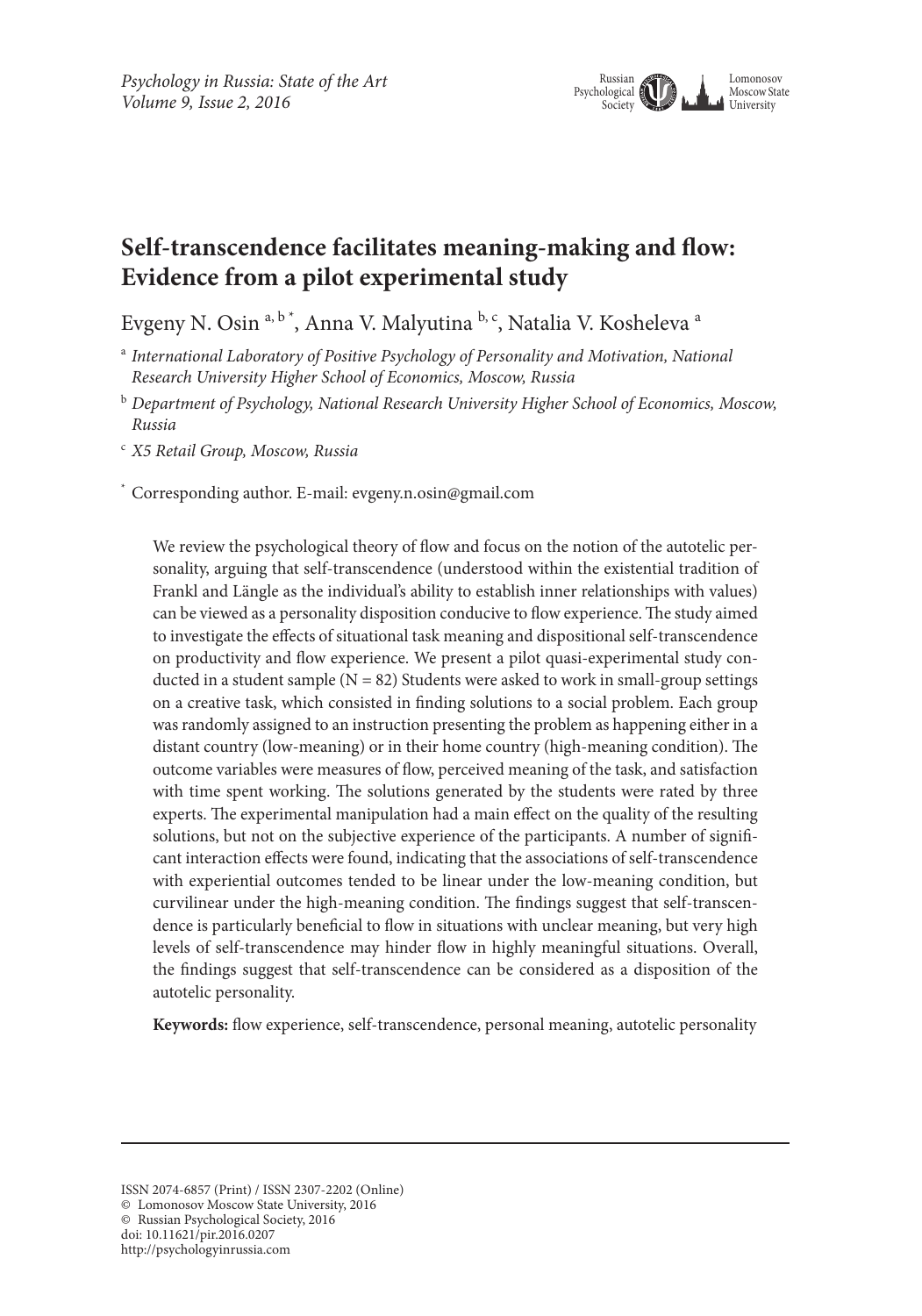#### **Introduction**

#### *The concept of flow*

Engagement with the world is the essence of human life. By engaging we become motivated, experience meaning, exercise our strengths, and achieve personal growth. Among theories describing optimal experiences of engagement, the flow theory has generated the most research attention. Csikszentmihalyi (1990) describes flow as the experience associated with an autotelic (intrinsically enjoyable, self-rewarding) activity characterized by intense and effortless concentration on the task at hand, merging of action and awareness, a sense of control, loss of selfconsciousness, altered sense of time, and continuous enjoyment. Flow experiences have been studied in the context of various everyday activities, including work, study, sports and active leisure (rock climbing, sailing), listening to or performing music, dancing, sex, creative writing, and even household chores, like ironing clothes or driving a car (Nakamura & Csikszentmihalyi, 2000).

Empirical studies of flow states began by using qualitative interviews. Later on, various structured paper-and-pencil questionnaire measures were developed, including the Experience Sampling Method (ESM), which made it possible to study flow experiences in the context of everyday flow activities (for reviews, see Nakamura & Csikszentmihalyi, 2000; Delle Fave, 2014). More recently, researchers have begun to use experimental flow-inducing interventions. Summarizing the results of these studies, Moller, Meier, and Wall (2010) review contextual factors that have been shown to be conducive to flow experience in experimental studies. They note that a balance between challenges and skills, even though efficient in inducing flow, may not be a sufficient condition for flow. Among other factors that contribute to creating a flow experience are *task instrumentality* (extrinsic utility), which facilitates flow even under a suboptimal balance of challenges and skills; *clarity of goals* and feedback; *autonomy support* at the context level; and *minimization of distraction*. Minimization of distraction involves removing any stimuli that increase reflective self-awareness, which includes other people and the experimenter (Moller, Meier, & Wall, 2010). However, the flow-inducing activity itself may involve interpersonal interaction. Walker (2010) has shown that social flow, particularly in highly interdependent teams, is more enjoyable to participants than is flow in solitary or non-interdependent social settings.

Because flow is an emergent phenomenon of person-environment interaction, its level is dependent not only on situational variables, but also on personality characteristics. The latter have, until very recently, received comparatively little research attention.

#### *The autotelic personality*

From its beginning, flow theory and research have focused mostly on the phenomenology of flow. Csikszentmihalyi and colleagues found that although "the capacity to experience flow appears to be nearly universal," people exhibit a large degree of individual differences both in the frequency and the quality of flow they tend to report in the same situations (Nakamura & Csikszentmihalyi, 2000, p. 93).

In order to explain these differences, Csikszentmihalyi introduced the concept of the *autotelic personality,* originally defined as a person "who generally does things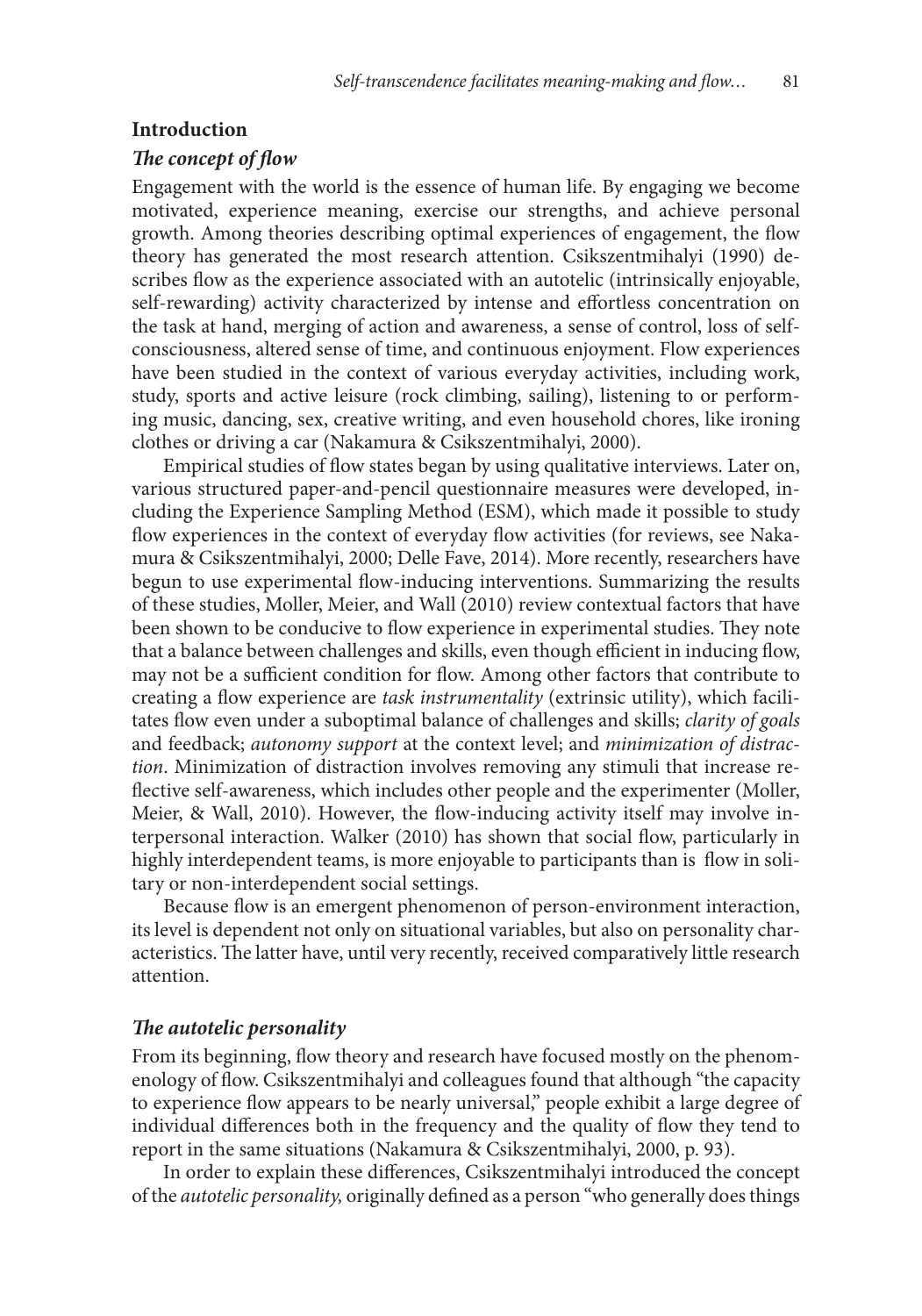for their own sake, rather than in order to achieve some later external goal" (Csikszentmihalyi, 1997, p. 117). Later he suggested that this type of personality is characterized by metaskills, or "competencies that enable the individual to enter flow and stay in it," including "a general curiosity and interest in life, persistence, and low self-centeredness" (Nakamura & Csikszentmihalyi, 2000, p. 93). These characteristics facilitate *emergent motivation*, which arises in the process of dynamic interaction between the person and the environment.

Initially, autotelic personality was operationalized using ESM data as time spent in flow or as subjective preference for high-challenge, high-skill situations; attempts to operationalize it using a combination of existing measures of personality traits that reflect receptivity and achievement orientation have also been made (Nakamura & Csikszentmihalyi, 2000).

More recent studies focus on personality traits that moderate the associations between the objective features of situations and the resulting flow experience (for reviews, see Moller, Meier, & Wall, 2010; Delle Fave, 2014). Abuhamdeh and Csikszentmihalyi (2009) found that high *intrinsic motivation orientation* (IMO) was associated with higher enjoyment of high-challenge games in chess players. They also found that the association between challenge and enjoyment was curvilinear in individuals with high IMO, but linear in those with low IMO.

Among other personality dispositions associated with higher flow are achievement motivation (Eisenberger et al., 2005; Engeser & Rheinberg, 2008), internal locus of control (Keller & Blomann, 2008), action orientation (Keller & Bless, 2008), self-efficacy (Bassi, Steca, Delle Fave, & Caprara, 2007), optimism, self-esteem, and extraversion (Schmidt, Shernoff, & Csikszentmihalyi, 2007). These dispositions promote flow either by facilitating sustained task engagement (action orientation) or by making a person more sensitive to the challenge/skill balance (achievement motivation, internal locus of control).

Though a number of trait-level moderators of flow have been found, more research into individual differences in flow quality and flow proneness is needed to create a consistent theoretical model of the autotelic personality.

### *Self-transcendence: Definitions and measures*

One personality disposition that seems to be particularly relevant to flow research is self-transcendence. This concept was introduced in existential psychology, first and foremost, by Frankl (1966). He understood self-transcendence as "a constitutive characteristic of being human that always points, and is directed, to something other than itself…. Actually, being human profoundly means to be open to the world, a world, that is, which is replete with other beings to encounter and with meanings to fulfill" (Frankl, 1966, p. 97).

For Frankl, self-transcendence involves being motivated by meaning, which can only be found, experienced, or created in the process of interaction with the world. Similar to the perception of a gestalt, the perception of meaning "boils down to becoming aware of a possibility against the background of reality … becoming aware of *what can be done* about a given situation" (Frankl, 1992, p. 145). This cognitive restructuring of a situation happens due to the activity of conscience, which evaluates each situation in the light of our hierarchy of values that are not conscious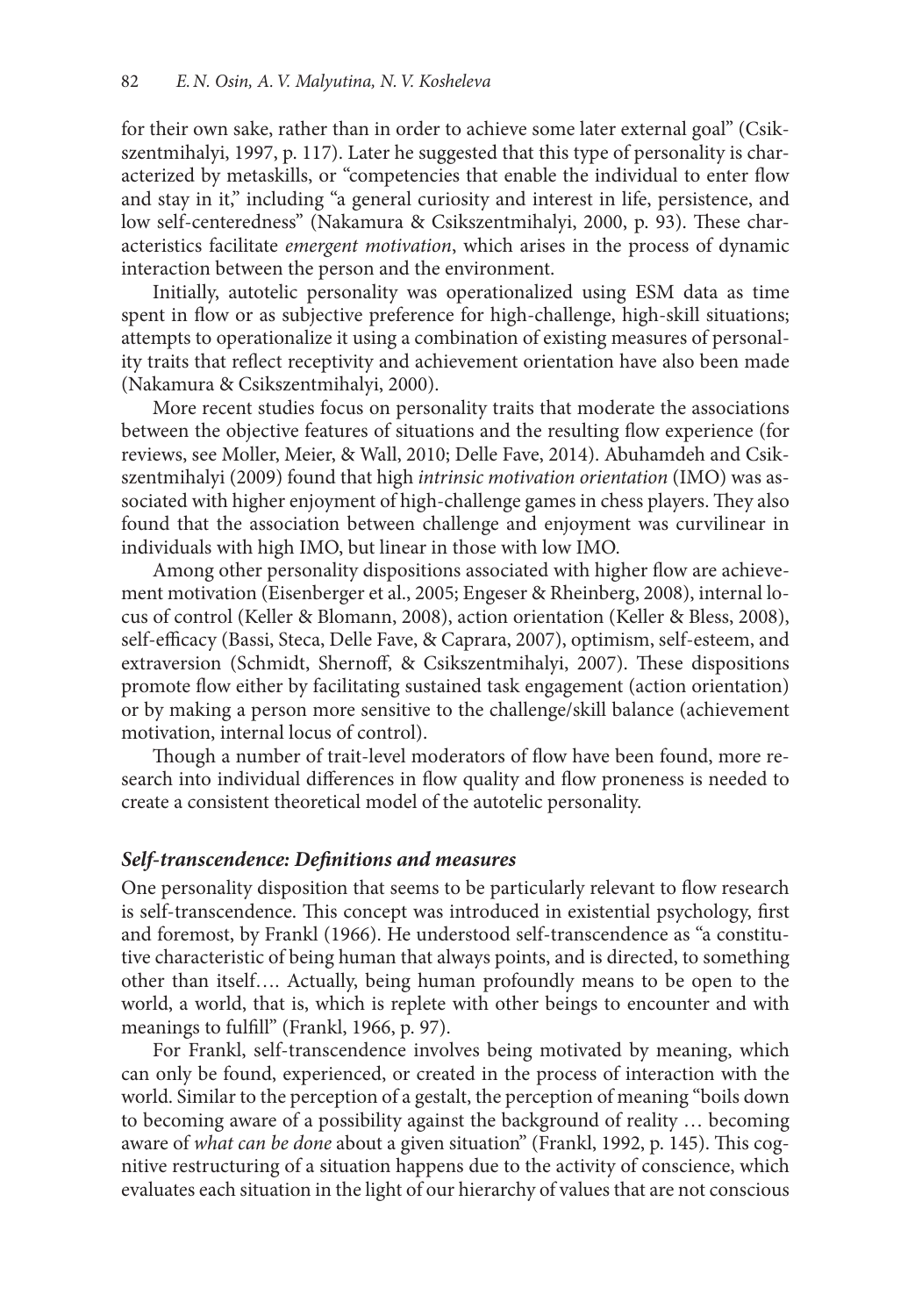constructs, but rather are inherent in human nature. However, the perception of the possibility of meaning is only a first step towards creating meaning in life, which emerges as a result of active doing, experiencing, or position-taking.

In a similar vein, May used the term "self-transcendence" to refer to the capacity to transcend the immediate situation "and to assess and guide one's self by an infinite variety of possibilities" (May, 1958, p. 74). The capacity for self-transcendence, for May, is part of the ontological nature of being human and is the basis for human freedom. Both Frankl and May emphasize the ontological rather than the psychological aspect of self-transcendence, seeing it as a property of human existence, rather than an individual difference construct. In contrast, Maslow introduced the concept of self-transcendence in his later theory of metamotivation, or growth motivation (Maslow, 1971). He suggested that self-actualization culminates in seeking to further some cause beyond the self and in being motivated by universal values (meta-needs), providing a basis for viewing self-transcendence as a disposition.

This early theorizing led to adoption of the construct of self-transcendence in empirical research that aimed to measure differences in the extent to which individuals exercise this capacity in everyday situations. Within the context of Frankl's theory, Längle and colleagues (2003) operationalized Längle's model of existential dialogue with the world, which involves four steps: self-distancing or self-detachment (directing oneself towards the world in order to see the possibilities), selftranscendence (perceiving the value of each possibility), freedom (making a decision in favor of a possibility), and responsibility (carrying out this decision). In this model, self-transcendence is seen a step when "the subject gets to understand the qualitative relationships between the objects and him/herself. A hierarchy of the more valuable goals (contents, possibilities) is developed. This is based on the recognition of one's emotional and evaluative reaction to perceived and imagined objects" (Längle et al., 2003, p. 138). Thus, self-transcendence is seen as a cognitive integrative process, which, however, is not focused on the self or on emotional reactions, but on the situation in its relationship to the self, which is being clarified and experienced. Längle and colleagues (Längle, Orgler, & Kundi, 2003) developed a 46-item instrument, the Existence Scale, measuring self-distancing, self-transcendence, freedom, and responsibility as dispositions, or "personal competencies for existence" (p. 158). The scales showed satisfactory internal consistency and retest stability. Predictably, they were positively associated with meaning, negatively associated with depression and neuroticism, and unrelated to extraversion.

Other empirical approaches to self-transcendence include Cloninger's psychobiological model of personality (Cloninger, 1987), which defines character traits as individual differences in self-object relationships, including self-transcendence. The operationalization of self-transcendence in the Temperament and Character Inventory (Cloninger, 1987) is comprised of three facets: 1) self-forgetful vs. selfconscious experience; 2) transpersonal identification vs. self-differentiation; 3) spiritual acceptance vs. rational materialism. Within nursing theory, Reed (1991) defined self-transcendence as the ability to expand the boundaries of the self and to experience intrapersonal, interpersonal, and transpersonal connectedness. Measures of self-transcendence understood as a shift of focus from centeredness on self and material interests towards a cosmic and transcendent view of life were developed within gerontology (see Garcia-Romeu [2010]).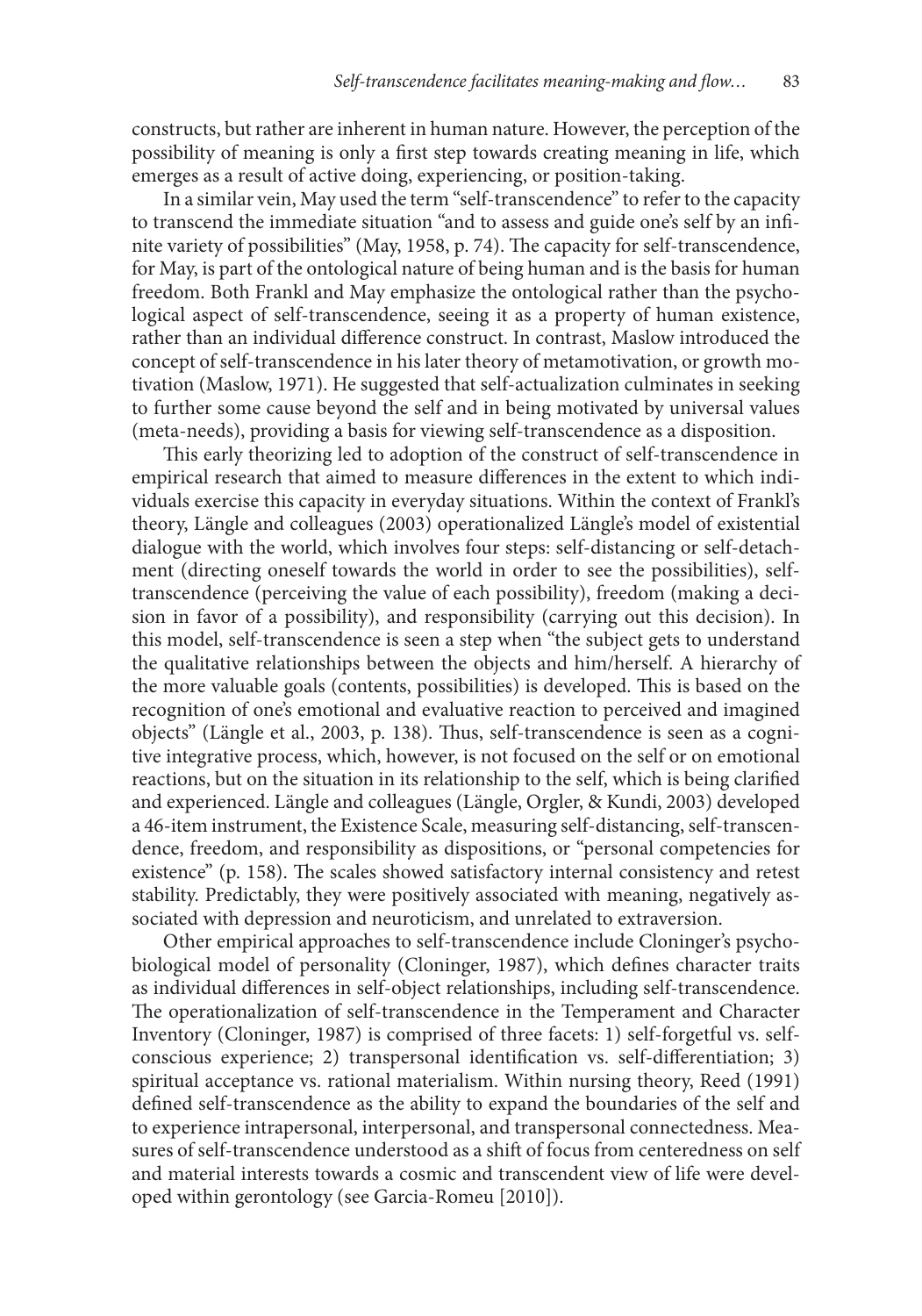### *Self-transcendence and flow: Meaning as a link*

From these different conceptualizations of self-transcendence, Längle's approach seems to be particularly relevant to flow research, because it describes self-transcendence as an individual disposition for cognitive activity that clarifies the relationship between the world (in a given situation) and the self, forming a basis for emergent motivation. In Frankl's (1992) theory, like other existential approaches, meaning is understood as a perceived possible relationship with the world, a direction which motivates the individual to act. However, in order for an experience of a meaningful life (existential fulfilment) to emerge, action guided by meaning is essential.

This interactionistic approach to meaning becomes a challenge for empirical psychology (Leontiev, 2013), where meaning is often construed within an isolatedsubject paradigm, in terms of subjective experience. However, we deem this view of meaning too simplistic, because ignoring the context of relationships with the world (and oneself) that form the essence of meaning makes it impossible to study the role of situational context and personality activity in the emergence of meaning and its motivating power. Following Leontiev (2013), we call for a multifaceted theoretical view of meaning.

In Csikszentmihalyi's flow theory, meaning is also defined phenomenologically, in terms of subjective experience related to a certain activity or object. However, Csikszentmihalyi and Nakamura emphasize the emergent nature of meaning: "as a person is drawn onward by enjoyable interaction with an object, the meaning of the relationship gradually deepens" (Csikszentmihalyi & Nakamura, 2003, p. 95). They associate this phenomenon with a specific form of subjective meaning, "the felt significance of an enjoyed relationship to a domain" (p. 98). In order for a flow activity to become a "vital engagement" (the basis of a lifetime career, a calling), the activity needs to be meaningful, and its meaning for an individual is enriched by a community of people who practice it (Csikszentmihalyi & Nakamura, 2003).

Frankl (1992) emphasizes that pleasure is only a byproduct of the pursuit of meaning, rather than its motivating power, and fulfilling life is achieved by following the direction of meaning, even if this process involves effort and suffering. Csikszentmihalyi & Nakamura (2003) believe that lifetime engagement is fostered by a coincidence of enjoyment and meaning in the same flow activity, which, even though it takes effort, is experienced as effortless. Frankl's view, however, does not conflict with that of flow theory, given the different historical context of these two theories: "meaning is available in spite of — nay, even through — suffering, provided … that the suffering is unavoidable. If it is avoidable, the meaningful thing to do is to remove its cause" (Frankl, 1992, p. 148).

A more general understanding of meaning as context-relatedness, proposed by Leontiev (2013), is helpful to understand why an activity becomes meaningful: "the meaning of action is derived from its goal, the meaning of goal from its motivation, the meaning of motive from life at large, the meaning of life from some sources that embrace our life as a subordinate element" (p. 466). In light of this understanding, the positive effect of task instrumentality on flow discovered by Engeser and Rheinberg (2008) can be seen as the effect of meaning that the flow activity gains within a larger context of personal motives.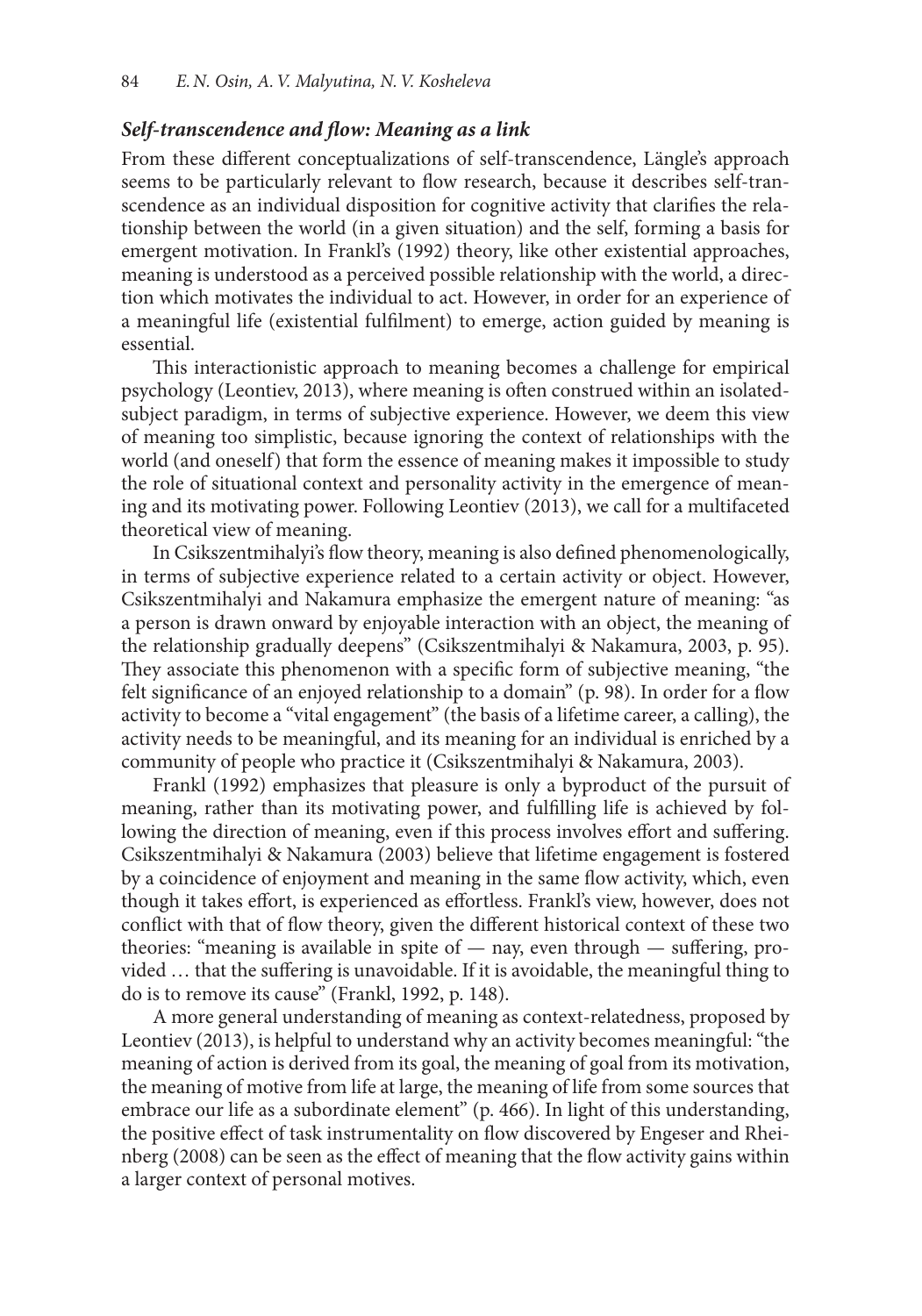Based on these theories, we hypothesized that the meaning of an activity facilitates flow and that the disposition to self-transcendence is a personality resource that helps individuals to discover meaning in different situations and to experience flow. Some support for the second hypothesis is provided by Teng (2011), who found a weak positive association  $(r = .14)$  between measures of self-transcendence and dispositional flow in a sample of online gamers. In order to explore these hypotheses at the situational level, we conducted a pilot quasi-experimental study, studying the effects of situational meaning (operationalized as the relationship of a task situation to an individual's life) and dispositional self-transcendence (as a subject variable).

We aimed to explore three research questions:

- 1. Are highly self-transcendent people more likely to experience flow when there is an opportunity to engage in a potentially meaningful activity?
- 2. Is self-transcendence associated with higher experience of meaning of a task and higher task productivity?
- 3. Are the effects of self-transcendence on experiential outcomes (perceived meaning, flow) contingent on the extent of task meaning within the task situation?

# **Methods**

### *Participants*

The participants were 82 undergraduate psychology students (first and second year) from a Moscow-based university, including 20 males and 62 females aged from 16 to 20 (median = 18). Out of 140 students registered for the course, 112 volunteered for the study and completed the pre-test; 82 of these were present at the experimental session.

## *Instruments*

*Activity Flow Scale* (AFS: Payne, Jackson, Noh, & Stine-Morrow, 2011; translated into Russian by Author 1 and Author 2 for the present study), a 26-item instrument using a 5-point response scale. It includes nine subscales measuring specific aspects of flow experience: spontaneity, clarity of goals, concentration, feedback, balance of challenges and skills, altered sense of time, perceived control, loss of selfconsciousness, and intrinsic enjoyment.

*Brief Flow Scale* (BFS: Collins, Sarkisian, Winner, 2009; translated into Russian by Author 2 for the present study) is a 5-item instrument that uses a binary response scale. It is a general index of flow, with items tapping into concentration on task, loss of self-consciousness, and sense of control. The internal consistency coefficients for this and the following measures are given in Table 2.

*Existence Scale* (Längle, Orgler, & Kundi, 2003; Russian version: Mainina, 2009). This instrument includes 46 items evaluated on a 6-point response scale, grouped into four scales corresponding to personality dispositions relevant to the four stages of existential dialogue with the world described in Längle's model: Self-Distancing (SD), Self-Transcendence (ST), Freedom (F), and Responsibility (V).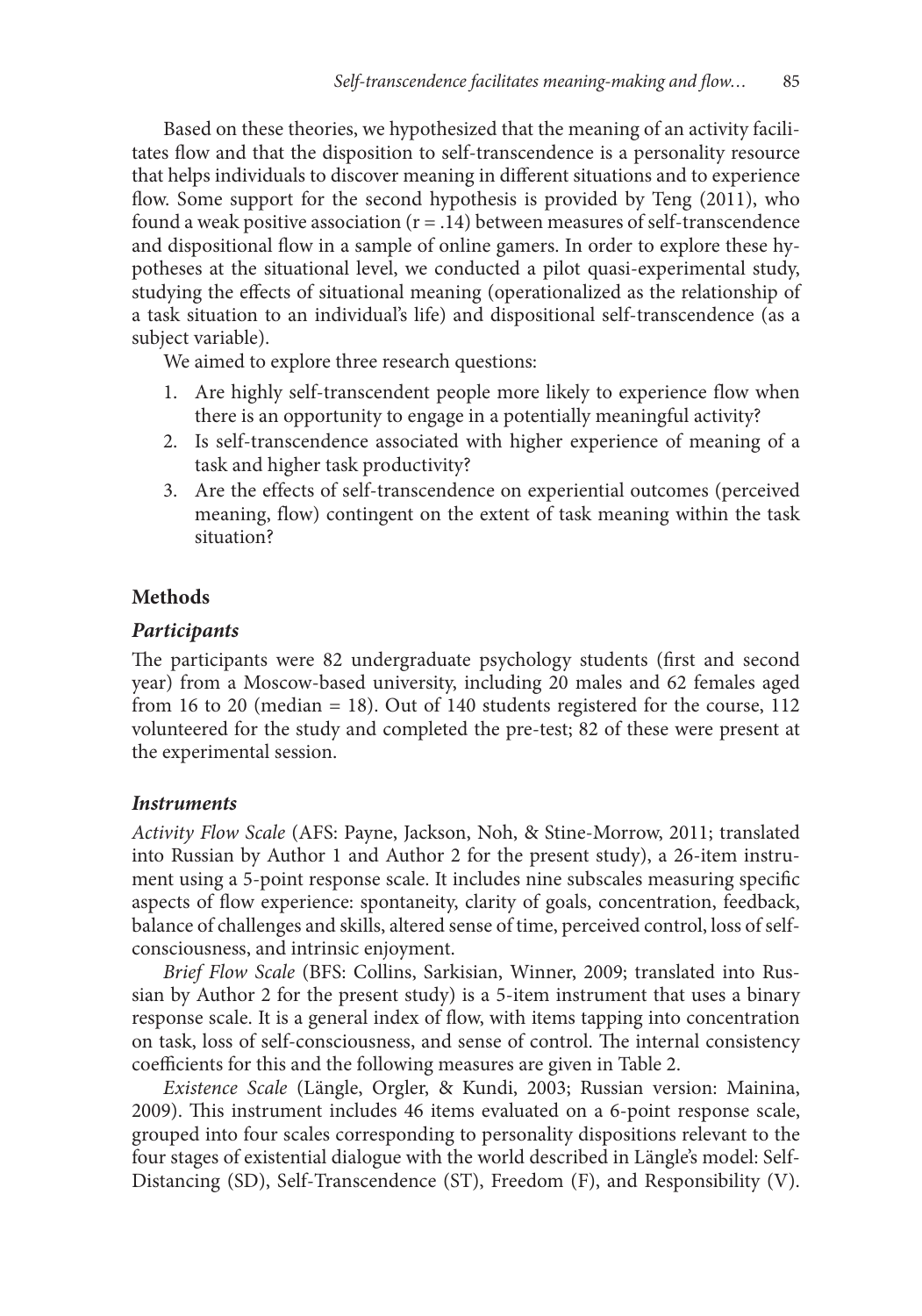The Self-Transcendence scale includes 14 items tapping into one's capacity to relate to the world and perceive the significance of things and situations, e.g.: "I like to form my own opinions"; "I have a hard time realizing what relevance things have for my life" (reverse-scored); "Ultimately I can't relate to many things I have to deal with" (reverse-scored).

*Perceived Quality of Time Scale* (PQT: Leontiev, in preparation), a 15-item instrument. The respondents are asked to retrospectively evaluate their experience associated with a period of time (in the present study, the time they spent doing the experimental task), using a set of 7-point bipolar rating scales anchored by antonymous adjectives (e.g., "full of life … lifeless," "colorless … bright," "special … ordinary").

*Situational Experienced Meaning scale* (SEM: Leontiev, in preparation), a 21 item instrument. The respondents are asked to rate retrospectively an activity they were engaged in (in our case, participation in the experimental task), using a set of 7-point bipolar scales anchored by antonymous adjectives describing experiential correlates of a meaningful activity (e.g., "boring … interesting," "useful … useless," "purposeful … pointless").

# *Design and procedure*

The study used a quasi-experimental design with dispositional self-transcendence and situational meaning (two levels) as independent variables. The dependent variables were task productivity and subjective experience (indicators of flow, experienced meaning, and life quality). The study involved three stages:

1. *Pre-test.* Students completed the Existence Scale 2 weeks before the experiment.

2. *Intervention*. The students were approached during their practical sessions (part of the creative thinking module of the general psychology course), which take place in groups of 25-30 students. The students were asked to form small groups (three to four individuals in each), in order to "to participate in a short creative thinking task".

The meaning condition was operationalized as two types of instructional leaflets (presented below in the supplementary information), one of which was given to each group on a random basis. The instructions asked students to use their psychology expertise in a creative task consisting in finding solutions to the social problem of firearm abuse by police officers. In the low-meaning condition, the problem was presented as taking place in African countries; in the high-meaning condition, it was presented as taking place in the students' home country.

The students were asked to work for 15 to 20 minutes and to write down as many realistic ideas as possible on a sheet of paper provided with the leaflet. The experimenter (AM) remained present in the room while the students worked, and reminded them when they had 5 minutes remaining to finish their work after 15 minutes had expired.

3. *Post-test*. Immediately after they finished work, the students were asked to return to their individual seats and to complete a set of questionnaires measuring their subjective experience of working on the task. They were also asked to indicate the number of minutes that the time working on the task felt like.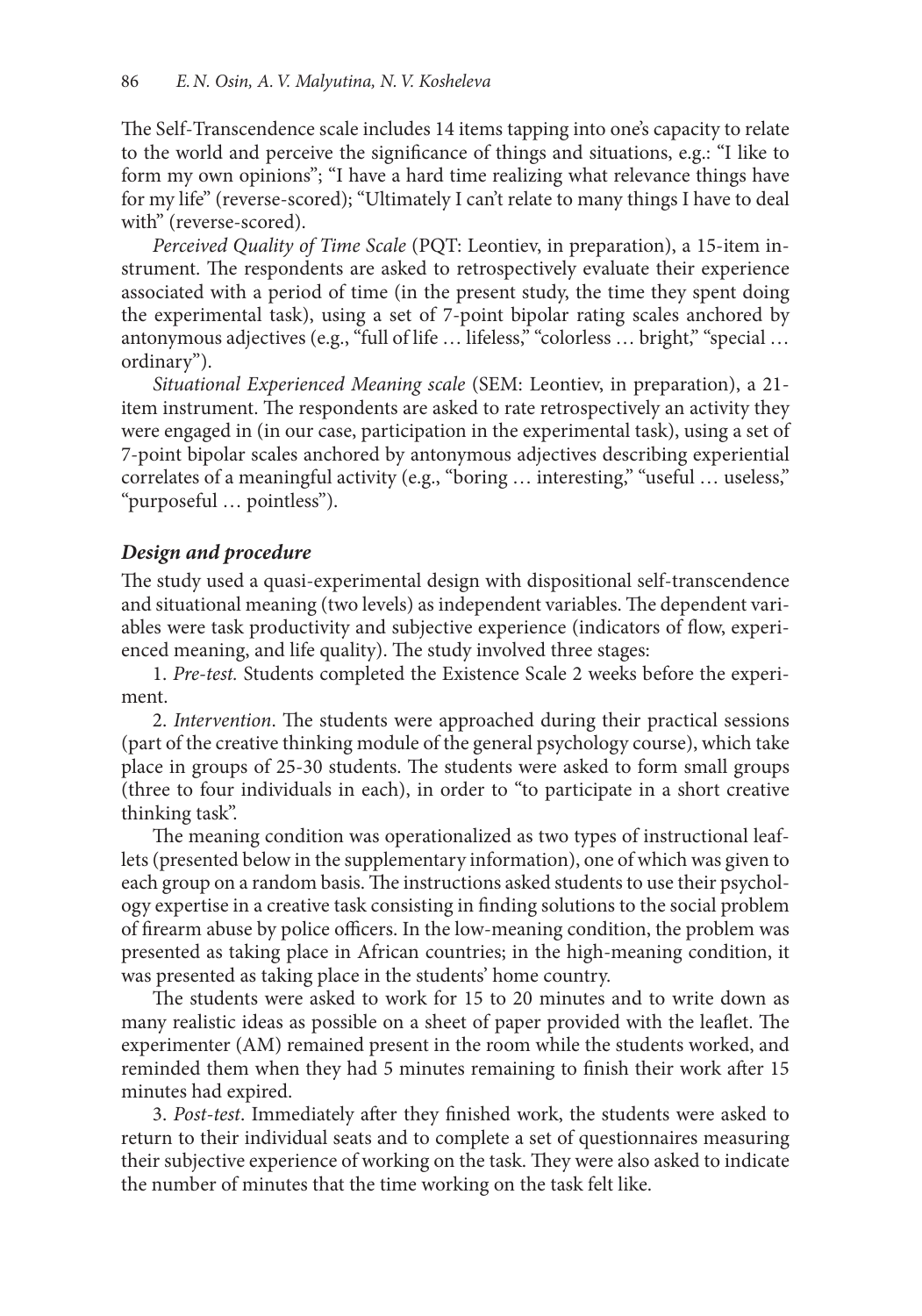Three experts with a graduate degree in psychology were asked to rate the originality of each solution on a 5-point scale (from  $1 -$  "not original at all" to 5  $-$ "highly original") and its practicability on a 3-point scale  $(1 -$  definitely possible to implement, 0 — not sure, -1 — definitely not practicable). The experts worked independently and were not provided with the information about the type of instructions received by each group.

#### **Results**

### *Experience measures: Structure and reliability*

The reliability of the complete BFS was fairly low ( $\alpha$  = .65). Based on item analysis, one item (#3, the only one tapping into sense of control) was found to have a nonsignificant correlation with the scale  $(r = .05)$  and was excluded from the scale, which improved the reliability ( $\alpha$  = .76).

The structure of the AFS was evaluated using exploratory and confirmatory factor analysis (Mplus 7.11, MLM estimator). The theoretical 9-scale measurement model for 26 items with one additional covariance between items 7 and 9 (similarly worded and belonging to the same subscale) fit the data fairly well ( $\chi^2$  = 330.49, df = 262, p = .003; CFI = .939; RMSEA = .056, 90% CI [.035–.074]). All the factor loadings were statistically significant and meaningful (standardized  $\lambda$  in the .44–.94 range). The internal consistency coefficients for the subscales (Cronbach's α) ranged from .63 to .90.

| AFS subscale                     | N              | Cronbach's | 1-factor<br>model |        | 3-factor model |        |
|----------------------------------|----------------|------------|-------------------|--------|----------------|--------|
|                                  | items          | $\alpha$   | F1                | F1     | F <sub>2</sub> | F3     |
| Spontaneity                      | 3              | .82        | $-.28$            | $-.08$ | .63            | .59    |
| Clear goals                      | 3              | .89        | .78               | .74    | $-.23$         | .04    |
| Concentration on task            | $\overline{4}$ | .85        | .79               | .77    | $-.08$         | $-.15$ |
| Feedback                         | 2              | .74        | .63               | .67    | .17            | $-.07$ |
| Balance of challenges and skills | 3              | .63        | .65               | .55    | $-.48$         | .10    |
| Altered sense of time            | 3              | .85        | $-.02$            | .02    | $-.19$         | .90    |
| Sense of control                 | 2              | .90        | .67               | .76    | .30            | .11    |
| Loss of self-consciousness       | 3              | .90        | $-.05$            | .12    | .80            | $-.18$ |
| Intrinsic enjoyment              | 3              | .86        | .73               | .74    | $-.02$         | .03    |
| % of variance explained          |                |            | 34.59             | 34.59  | 15.86          | 13.66  |

**Table 1.** Reliability and factor structure of the AFS subscales  $(N = 82)$ 

We used principal components analysis with Oblimin rotation to find out whether subscale scores would form a single index of flow. The internal consistency coefficients of the AFS subscales and the resulting factor structures are presented in the supplementary information. Three subscales (spontaneity, altered sense of time, and social evaluation) exhibited low loadings on the single factor. Based on the scree plot, we studied a 3-factor model explaining 64% of the variance (see Table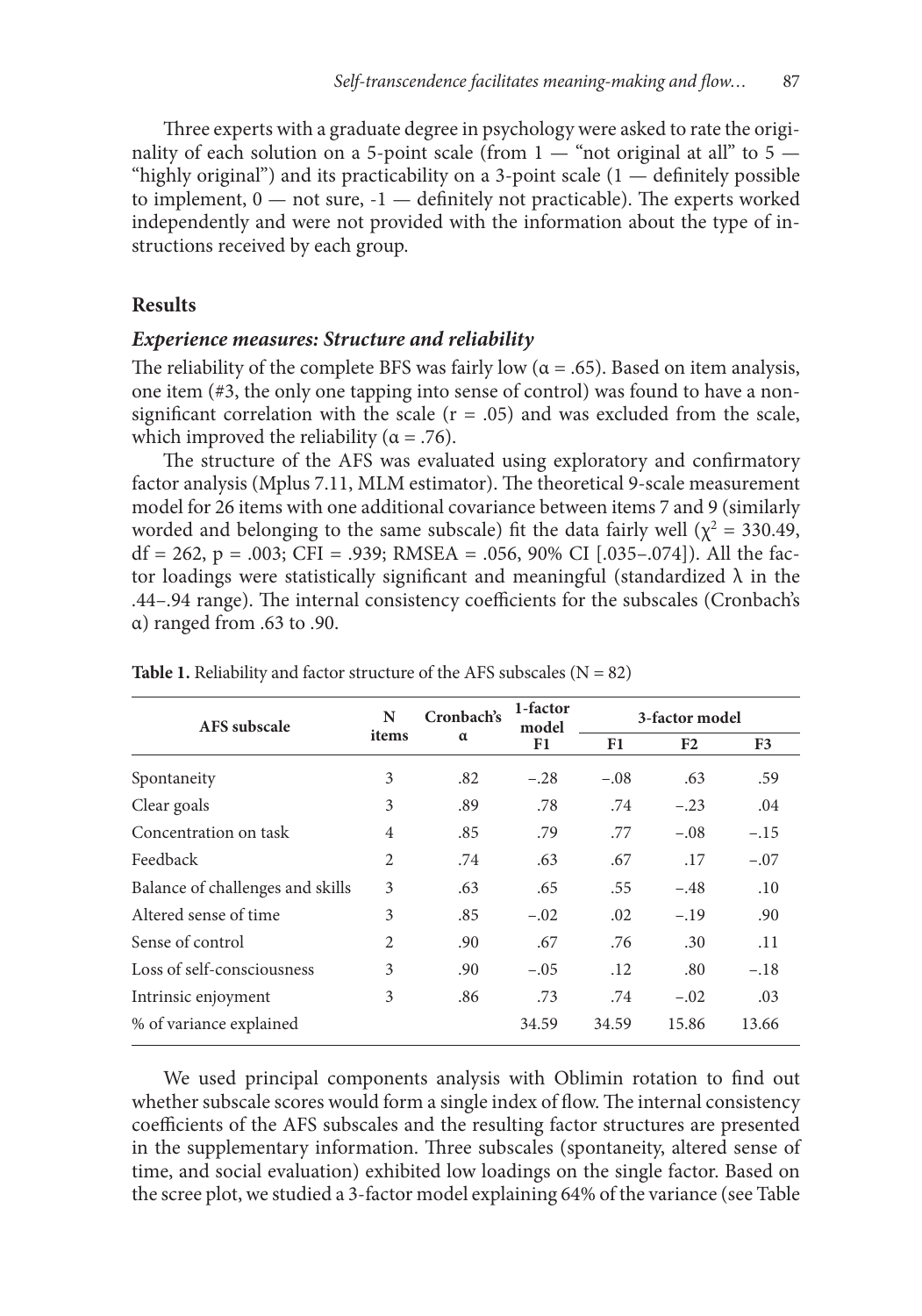1). Six out of nine flow subscales loaded on the first factor. The second factor was interpreted as the social evaluation/spontaneity dimension, reflecting individual differences in reaction to work in a group setting. The time subscale formed a separate, third dimension. Because the structure could reflect the specific features of the experimental situation (group setting and the presence of an external time limit), we used a sum of the six subscales with high loadings on the first factor to form a total flow index, which was moderately correlated with the BFS (see Table 2).

Because of the limited data on the structure of the PQT and SEM scales, we studied it using principal components analysis. For the PQT scale, we chose a single-factor model explaining 43.6% of the variance (factor loadings in the .34–.82 range for all items) and interpreted as positive vs. negative evaluation of the time that has passed. The SEM scale turned out to be heterogeneous, and we chose one of its dimensions most closely related to the theoretical definition of meaning, including 7 items: "important … unimportant", "related to someone … not related to anyone", "purposeful … aimless", "fruitful … fruitless", "related to life … excluded from life", "consequential ... inconsequential", "necessary ... unneeded".

|            | α                | <b>SD</b> | <b>ST</b> | F        | V      | <b>BFS</b> | <b>AFS</b> | <b>SEM</b> |
|------------|------------------|-----------|-----------|----------|--------|------------|------------|------------|
| <b>SD</b>  | .67              |           |           |          |        |            |            |            |
| <b>ST</b>  | .80              | $.53***$  |           |          |        |            |            |            |
| F          | .76              | $.46***$  | $.56***$  |          |        |            |            |            |
| V          | .79              | $.55***$  | $.45***$  | $.61***$ |        |            |            |            |
| <b>BFS</b> | .76 <sup>x</sup> | $-.11$    | .08       | .08      | $-.07$ |            |            |            |
| AFS        | .90              | .04       | $.25*$    | $.22*$   | .11    | $.59***$   |            |            |
| <b>SEM</b> | .81              | .14       | $.26*$    | .06      | .07    | $.33**$    | $.65***$   |            |
| PQT        | .90              | .15       | .13       | .11      | .05    | $.44***$   | $.70***$   | $.65***$   |
|            |                  |           |           |          |        |            |            |            |

**Table 2.** Correlations among the study variables (combined sample,  $N = 82$ )

Note:  $x -$  based on tetrachoric correlation matrix;  $*** - p < .001$ ,  $* - p < .01$ ,  $* - p < .05$ ; SD - Self-Distancing, ST — Self-Transcendence, F — Freedom,  $\bar{V}$  — Responsibility, BFS — Brief Flow Scale, AFS — Activity Flow Scale, SEM — Situational Experienced Meaning, PQT — Perceived Quality of Time.

#### *Task productivity characteristics*

There were 24 small groups, which produced 254 solutions. The correlations among the ratings of the solutions by the three experts were moderate (r in the .43–.63 range) and the reliability (Cronbach's α) of the combined score from the three experts was sufficient for both originality ( $\alpha$  = .78) and practicability ( $\alpha$  = .76).

There were no significant differences between the average number of solutions per group produced by groups working under the high-meaning  $(N = 13)$  and lowmeaning (N = 11) conditions (Cohen's  $d = .45$ ,  $t(22) = 1.01$ ). However, individual solutions produced under the meaningful condition  $(N = 126)$  were rated by the experts as more realistic and practicable ( $d = .43$ ,  $t(252) = 3.41$ ,  $p<.001$ ), although less original ( $d = .32$ ,  $t(252) = 2.51$ ,  $p<0.05$ ), compared to the solutions generated under the low-meaning condition  $(N = 128)$ .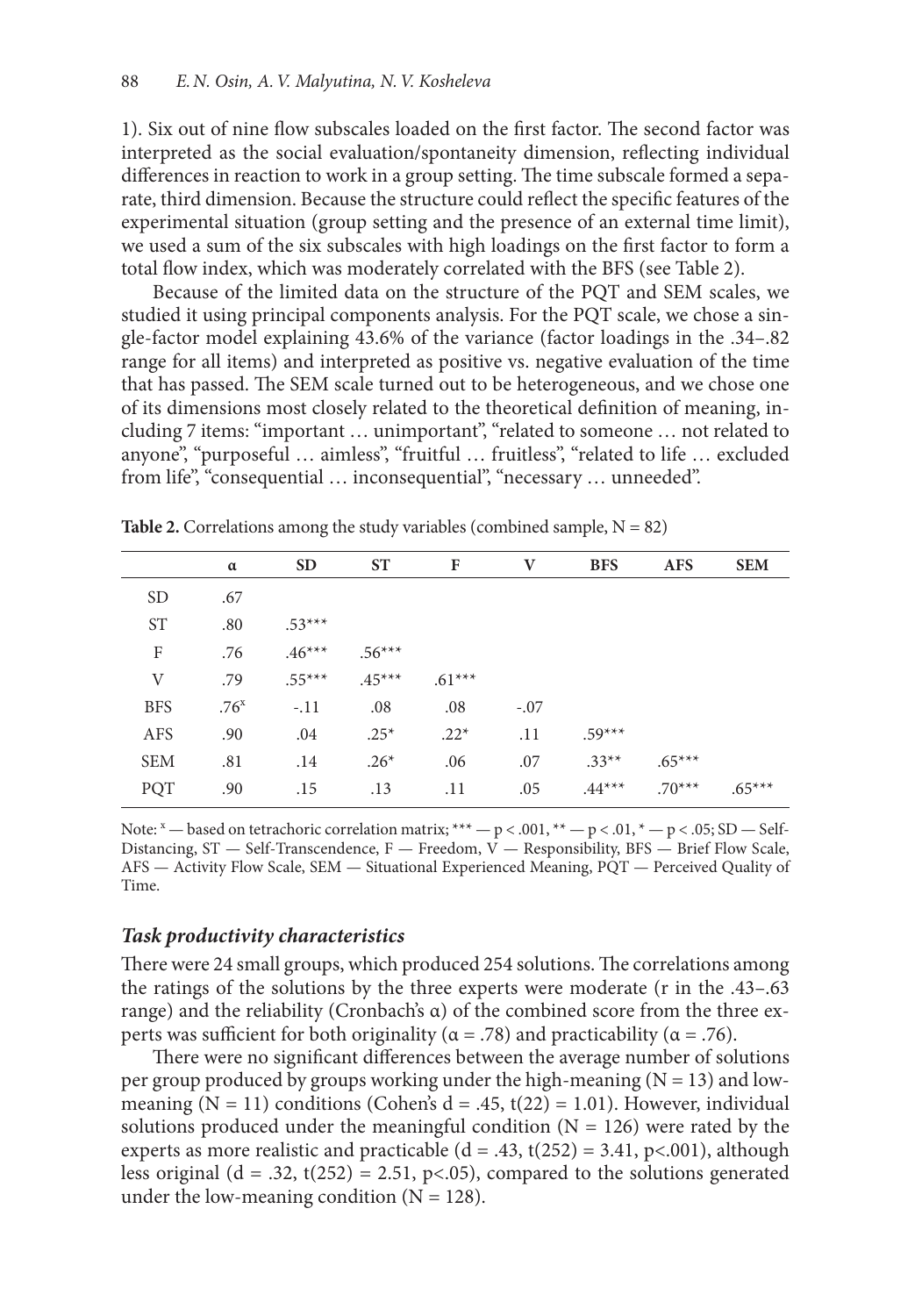### *The effects of self-transcendence and task meaning*

The correlations among the study variables for the two experimental conditions separately are presented in Table 3. In the low-meaning condition, existential personality indicators exhibited positive associations with the AFS, situational meaning, and perceived quality of time. In the high-meaning condition, the only such association was a negative association of perceived quality of time with responsibility, suggesting that more responsible individuals tended to enjoy the process less.

|            | <b>SD</b> | <b>ST</b> | F        | V                        | <b>BFS</b> | <b>AFS</b> | <b>SEM</b> | <b>PQT</b> |
|------------|-----------|-----------|----------|--------------------------|------------|------------|------------|------------|
|            |           |           |          |                          |            |            |            |            |
| <b>SD</b>  |           | $.55***$  | $.52***$ | $.52***$                 | $-.22$     | $-.23$     | $-.16$     | $-.22$     |
| <b>ST</b>  | $.62***$  |           | $.63***$ | $.58***$                 | .01        | .13        | .07        | $-.17$     |
| F          | $.47***$  | $.62***$  |          | $.61***$                 | $-.02$     | .03        | $-.11$     | $-.20$     |
| V          | $.56***$  | $.41**$   | $.66***$ | $\overline{\phantom{0}}$ | $-.06$     | $-.06$     | $-.19$     | $-.33*$    |
| <b>BFS</b> | $-.05$    | .11       | .12      | $-.06$                   | -          | $.68***$   | .26        | $.42**$    |
| <b>AFS</b> | .17       | $.32*$    | $.35*$   | .20                      | $.52***$   |            | $.53***$   | $.49**$    |
| <b>SEM</b> | $.31*$    | $.42**$   | .23      | .24                      | $.38*$     | $.74***$   |            | $.55***$   |
| PQT        | $.31*$    | $.34*$    | $.32*$   | .25                      | $.44**$    | $.81***$   | $.73***$   |            |

Table 3. Correlations of the study variables in the high-meaning condition ( $N = 40$ , above the diagonal) and the low-meaning condition  $(N = 42,$  below the diagonal)

Note: \*\*\* p < .001, \*\* p < .01, \* p < .05. SD — Self-Distancing, ST — Self-Transcendence, F — Freedom, V — Responsibility, BFS — Brief Flow Scale, AFS — Activity Flow Scale, SEM — Situational Experienced Meaning, PQT — Perceived Quality of Time.

In order to evaluate the combined effects of self-transcendence and experimental manipulation on the dependent variables, we applied hierarchical multiple regression. Based on investigation of scatterplots, we decided to investigate the possible non-linearity of the associations by including a quadratic term. Effect coding was used for the meaning condition (-1 for low-meaning, 1 for high-meaning). Self-transcendence scores were centered. First-order and second-order interaction terms were created by multiplying the self-transcendence scores by the meaning condition variable. First-order interaction term, quadratic term for self-transcendence, and quadratic interaction term were entered at steps 2, 3, and 4, respectively. The results of hierarchical multiple regression analyses are presented in Table 3. We followed by testing simple effects for linear and quadratic models for each of the two conditions separately (the detailed results are given in the supporting information).

The results indicate that the experimental manipulation of task meaning had no main effect on the characteristics of the resulting subjective experience. Selftranscendence was significantly positively associated with clarity of goals, perceived balance of challenges and skills, and freedom from social evaluation, suggesting that self-transcendent individuals find it easier to perceive the task structure in a way that is conducive to flow and are less prone to engage in self-focused processing. Self-transcendence was also marginally positively associated with the subjective experience of meaning and the overall index of flow.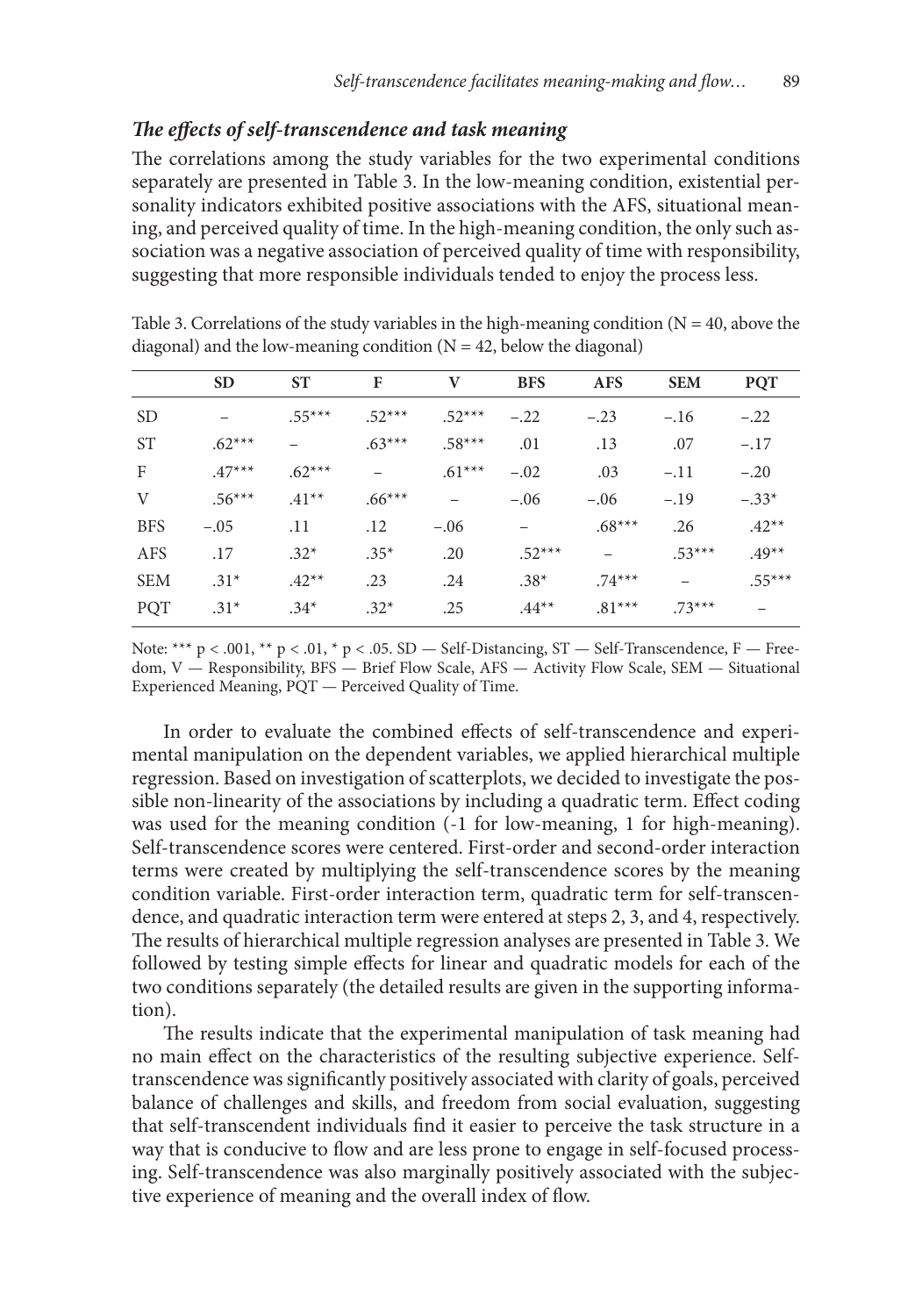|                                                                                                                                                 | <b>BFS</b>          | AFS             | SPO            | GOA                                                      | CON                                    | <b>FDB</b>          | <b>BAL</b>              | <b>ALT</b>          | CON                                                                                                                       | LOS                 | ENJ                                      | <b>SEM</b>              | PQT              |
|-------------------------------------------------------------------------------------------------------------------------------------------------|---------------------|-----------------|----------------|----------------------------------------------------------|----------------------------------------|---------------------|-------------------------|---------------------|---------------------------------------------------------------------------------------------------------------------------|---------------------|------------------------------------------|-------------------------|------------------|
| Step $1 (AR^2)$                                                                                                                                 | $\overline{0}$      | 06              | $\infty$       | $.08^*$                                                  | $\overline{0}$                         | $\overline{C}$      | $\sum_{i=1}^{k}$        | $\ddot{\mathrm{S}}$ | $\mathcal{O}$                                                                                                             | $.15**$             | $\overline{0}$                           | $.08^*$                 | $\mathcal{L}$    |
| 57                                                                                                                                              | $0$ <sup>7</sup>    | $24*$           | $\overline{0}$ | $29*$                                                    | $\overline{18}$                        | $\overline{10}$     | $27^*$                  | $-19$               | Ξ                                                                                                                         | $35**$              | S.                                       | $.26*$                  | $\overline{13}$  |
| Meaning                                                                                                                                         | .08                 | 02              | $\mathcal{L}$  | $\overline{0}$                                           | $-0$                                   | 06                  | $-0.0$                  | 06                  | $\overline{0}$                                                                                                            | $\overline{17}$     | $\overline{0}$                           | $\overline{12}$         | $-02$            |
| Step 2 $(AR^2)$                                                                                                                                 | 00                  | $\overline{0}$  | $\infty$       | $\overline{c}$                                           | $\overline{0}$                         | $\overline{0}$      | $\overline{0}$          | $09**$              | $\Xi$                                                                                                                     | 03                  | $\overline{c}$                           | 03                      | $\check{C}$      |
| 5T                                                                                                                                              | 06                  | $23*$           | 03             | $.27*$                                                   | $\overline{.18}$                       | $\ddot{6}$          | $.26*$                  | $-21*$              | $\Xi$                                                                                                                     | $36**$              | 60                                       | $.25*$                  | $\Xi$            |
| Meaning                                                                                                                                         | 08                  | 02              | 02             | $\overline{0}$                                           | $\overline{c}$ .                       | 06                  | $-0.0$                  | 06                  | $\overline{0}$                                                                                                            | $\ddot{=}$          | $\Xi$                                    | Ξ                       | $-.03$           |
| STxMeaning                                                                                                                                      | $-0.5$              | Ę               | $\overline{0}$ | $-15$                                                    | 07                                     | $-10$               | $-12$                   | $-30**$             | $-0.7$                                                                                                                    | .18                 | $-15$                                    | $-18$                   | $-.26*$          |
| Step 3 $(AR^2)$                                                                                                                                 | $\overline{0}$      | $\overline{0}$  | 03             | $\odot$                                                  | $\overline{0}$                         | $\odot$             | $\odot$                 | 02                  | $\sum_{i=1}^{k}$                                                                                                          | $\ddot{\mathrm{S}}$ | $\Xi$                                    | 02                      | $\odot$          |
| <b>LS</b>                                                                                                                                       | $\overline{0}$      | $\ddot{17}$     | $-0.08$        | $.25*$                                                   | $\overline{12}$                        | $\overline{10}$     | $.27*$                  | $-29*$              | $-0.5$                                                                                                                    | $.29*$              | $\ddot{\circ}$                           | $\ddot{17}$             | .15              |
| Meaning                                                                                                                                         | 07                  | $\overline{0}$  | $\overline{0}$ | $\overline{0}$                                           | Ξ<br>i                                 | 06                  | $-0.0$                  | 05                  | 06                                                                                                                        | .16                 | $\Xi$                                    | 弓                       | $-02$            |
| STxMeaning                                                                                                                                      | $-0.5$              | 두               | $\overline{0}$ | $-15$                                                    | $\overline{0}$                         | $-10$               | $-12$                   | $-30**$             | $-0.8$                                                                                                                    | .18                 | $-15$                                    | $-18$                   | $-26^*$          |
| $\mbox{ST}^2$                                                                                                                                   | 류                   | $-12$           | $-21$          | $-0.4$                                                   | $-12$                                  | $\ddot{\mathrm{C}}$ | $\Xi$                   | $-14$               | $-30*$                                                                                                                    | $-15$               | $-0.9$                                   | $-15$                   | 06               |
| Step $4 (AR2)$                                                                                                                                  | $.08*$              | $.20***$        | $\ddot{\circ}$ | $.16***$                                                 | $.20***$                               | $.06*$              | $.05*$                  | $\overline{0}$      | $\sum_{i=1}^{x}$                                                                                                          | 00                  | $.06*$                                   | $.06*$                  | $\sum_{i=1}^{k}$ |
| 5T                                                                                                                                              | $-0$                | $\overline{14}$ | $-0.7$         | $.23*$                                                   | .09                                    | $\ddot{6}$          | $.26*$                  | $-0.29*$            | $-0.7$                                                                                                                    | $29*$               | $-0.01$                                  | .16                     | $\ddot{.}13$     |
| Meaning                                                                                                                                         | $.32*$              | $*$ *17.        | Ę              | $.35**$                                                  | $.38**$                                | 27                  | $\overline{c}$          | $\overline{17}$     | $.35*$                                                                                                                    | $\ddot{.}$          | <b>SS</b>                                | $31*$                   | $\overline{c}$   |
| STxMeaning                                                                                                                                      | $\overline{c}$ .    | $-.37**$        | $\overline{0}$ | $-38**$                                                  | $-20$                                  | $-0.24$             | $-25^*$                 | $-37**$             | $-27$ <sup>*</sup>                                                                                                        | .16                 | $-29$                                    | $-32**$                 | $-42**$          |
| ST <sup>2</sup>                                                                                                                                 | $-13$               | $-17$           | $-20$          | $-0.8$                                                   | $-17$                                  | $-0$                | $\overline{c}$ .        | $-16$               | $-33**$                                                                                                                   | $-15$               | $-12$                                    | $-18$                   | .04              |
| ST <sup>2</sup> xMeaning                                                                                                                        | $-40*$              | $-.66***$       | 20             | $.58***$                                                 | $.66***$                               | $-0.35$             | $-34*$                  | $-20$               | $-48$ **                                                                                                                  | $-0.5$              | $-35*$                                   | $-34*$                  | $-38*$           |
| R <sup>2</sup> adj. Total                                                                                                                       | $\ddot{\mathrm{C}}$ | 24              | $\infty$       | $\overline{c}$                                           | $\sim$                                 | 02                  | 60                      | $\overline{10}$     | $\overline{14}$                                                                                                           | .14                 | .03                                      | $\cdot$ 13              | $\overline{10}$  |
| Loss of Self-Consciousness, ENJ - Enjoyment, SEM<br>CON — Concentration on the Task, FDB<br>Note: *** $p < .001$ , ** $p < .01$ , * $p < .05$ . |                     |                 | S <sub>T</sub> | - Self-Transcendence, BFS -<br>Feedback, BAL<br>$\bigg $ | Situational Experienced Meaning, PQT - |                     | Brief Flow Scale, AFS - |                     | Balanced of Challenges and Skills, ALT - Altered Sense of Time,<br>Activity Flow Scale, SPO<br>Perceived Quality of Time. |                     | Spontaneity, $GOA - Clear$ Goals,<br>CON | - Sense of Control, LOS |                  |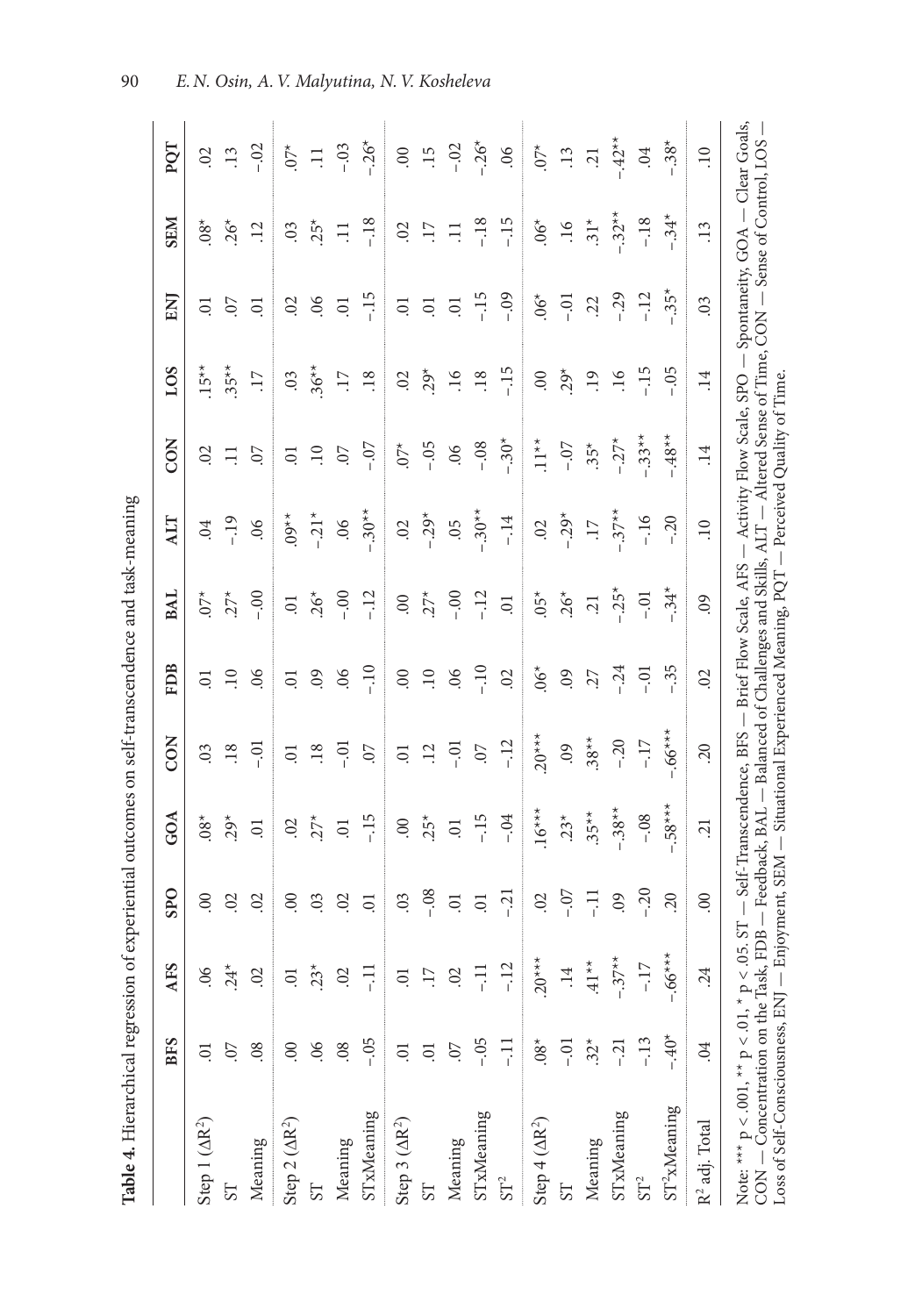There were significant negative interaction effects between self-transcendence and task meaning for the altered sense of time subscale of the AFS and for the Perceived Quality of Time scale. These effects indicate that in the low-meaning condition, individuals with higher self-transcendence were more likely to experience altered sense of time and enjoy the time spent working on the task; however, in the high-meaning condition, self-transcendent individuals were not as likely to get absorbed in the process and enjoy it. The addition of a quadratic term for selftranscendence at step 3 was only significant for the perceived control subscale of the AFS, suggesting a non-linear relationship.

Finally, interaction effects between the quadratic term of self-transcendence and task type emerged as the strongest effects. They were significant for nine dependent variables and marginally significant for one more. The coefficients suggest that the pattern of the difference in scores follows a similar pattern for all the indicators.



Note: ST — Self-Transcendence, BFS — Brief Flow Scale, AFS — Activity Flow Scale, SEM — Situational Experienced Meaning, PQT — Perceived Quality of Time.

**Figure 1.** Fit of the quadratic functions in the low-meaning and high-meaning conditions.

Simple effects analyses indicate that in the low-meaning condition self-transcendence was positively associated with overall flow, clarity of goals, perceived balance of challenges and skills, experienced meaning, and perceived quality of time. In all of these cases the fit of the quadratic model was significantly better than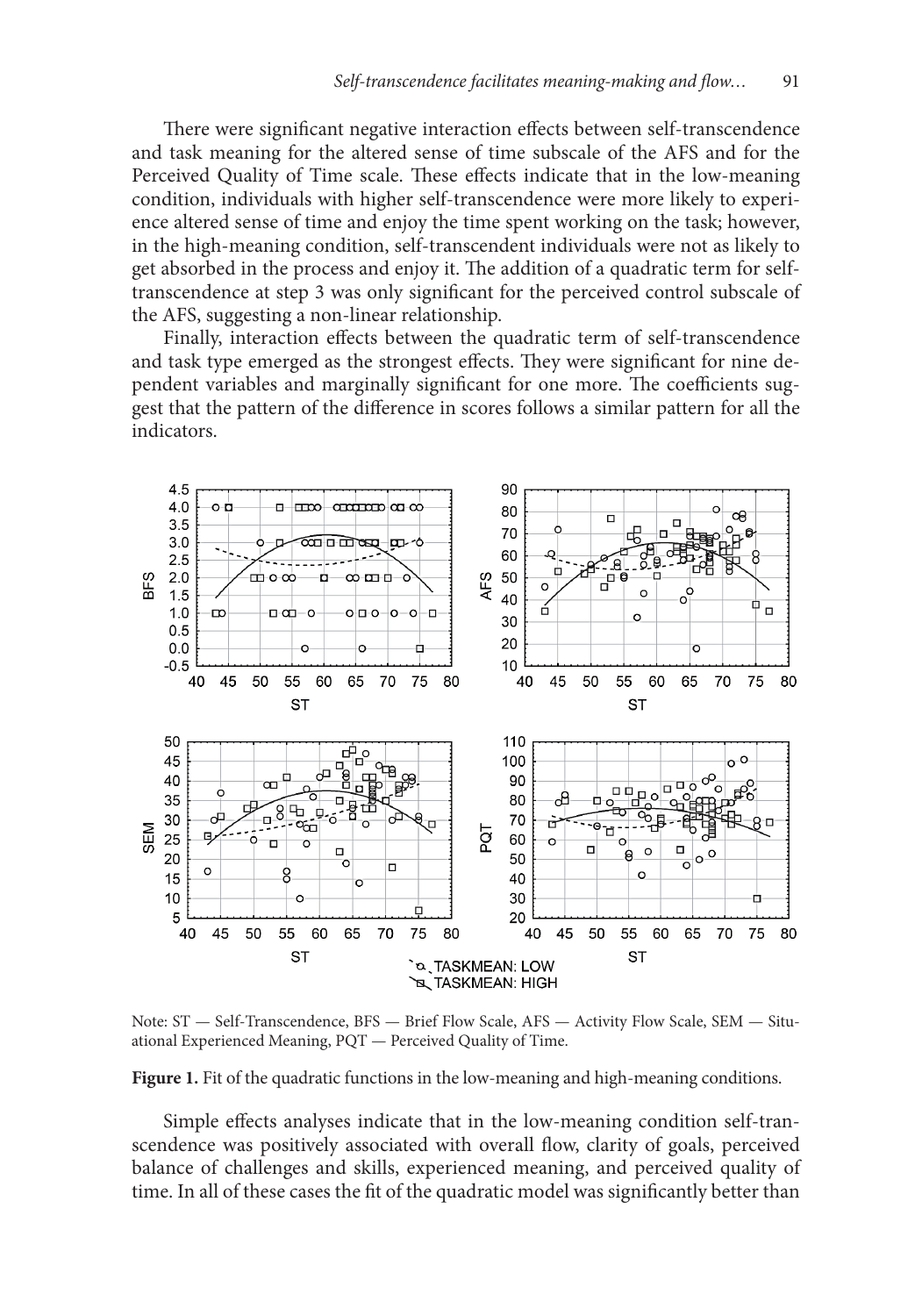the fit of the linear model, but the differences in explained variance were rather small ( $\Delta R^2$  < .1). In contrast, in the high-meaning condition, linear function fit well only for the altered sense of time and freedom from social evaluation subscales of the AFS. For the BFS, total AFS score, clarity of goals, concentration, perceived control, and subjective experience of meaning this association had a pronounced inverted U shape. The absolute differences between the variance explained by the quadratic and the linear model were also considerable ( $\Delta R^2 > .1$ ).

The fit of the resulting functions is shown inn Figure 1. The uniform pattern, which replicates across different measures, indicates that under the low-meaning condition, self-transcendence has a weak, positive, and mostly linear relationship to the experiential outcomes. However, under the high-meaning condition, this effect is clearly non-linear, suggesting that individuals with high self-transcendence scores tend to drop out of the "flow channel".

#### **Discussion**

We used a group creative task with two levels of situational meaning, which was operationalized as the presence of a given relationship of an activity to the participants' lives. In the low-meaning condition, the task was framed as an abstract one, a practice task on group creativity. In the high-meaning condition, the task was presented as related to the larger context of each participant's life, with its results having a potential practical value for society.

The meaning manipulation itself did not have a pronounced effect on the retrospective evaluations of the resulting experience. Participants under both conditions, on average, perceived the situation as somewhat meaningful and experienced similar levels of flow. The learning context and the creative nature of the task may have contributed to its perception as meaningful and enjoyable under both conditions. Another possible explanation for the absence of the effect of task on flow is that flow is a positive emotional phenomenon, whereas the task consisted in preventing a potential threat. Hence, its meaning would be subjectively reflected in negative emotions, which could interfere to some extent with the positive valence of flow.

We did not find any significant differences in the number of creative solutions produced for the social problem under the two conditions. However, the strongly significant differences between the qualities of the resulting solutions indicate that under the low-meaning condition, students tended to come up with creative, but abstract solutions, difficult to implement in practice. Under the high-meaning condition, students tended to come up with more realistic and potentially more useful ideas. This finding is in line with Leontiev's (2013) position that meaning is not an emotional experience, but a regulatory process that can have effects on cognition.

The findings of this pilot experimental study suggest that self-transcendence as a personality disposition is associated with task engagement, experienced task meaning, and flow. However, these associations have different shapes in the two situations: under the low-meaning task condition, self-transcendence showed a linear relationship to these outcomes, but under the high-meaning condition, this relationship was curvilinear. This suggests that the positive effects of self-transcendence may be more evident in uncertain settings, where tasks have no given meaning and the latter is to be discovered or created by the person. This is in line with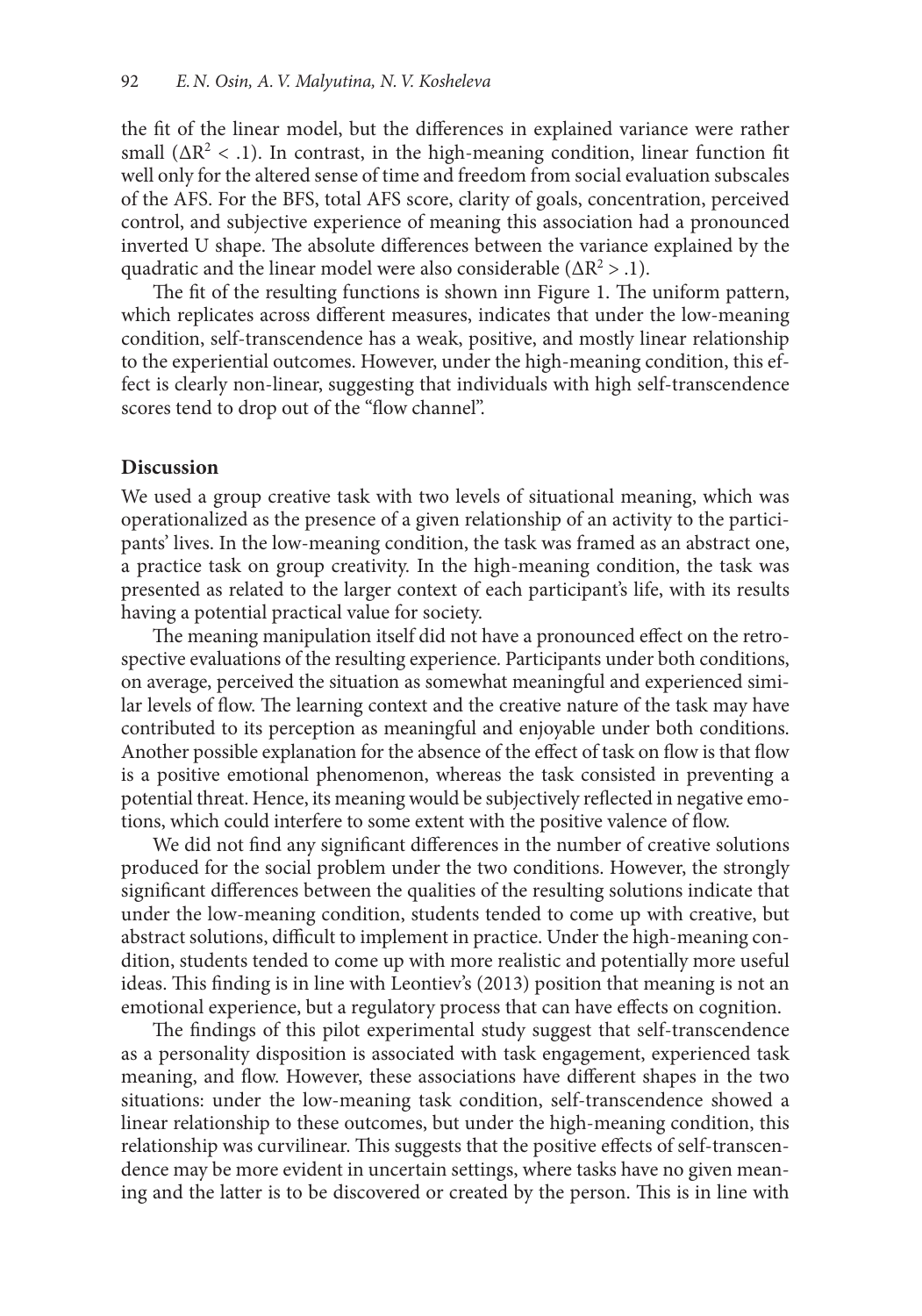the existential understanding of self-transcendence as the ability to relate to and to become motivated by values.

Out of the four dispositions measured by the Existence Scale, self-transcendence had the strongest correlations with flow indicators and was also the only scale to exhibit significant interaction effects with the experimental manipulation.

However, the results suggest that in situations of highly meaningful activities associated with solving real-life problems, very high levels of self-transcendence may result in over-engagement and suboptimal experience (whether this applies to tasks in general or only to tasks with negative meaning is yet to be investigated). The general pattern of a linear association in the low-meaning condition and quadratic association in the high-meaning condition is reminiscent of the findings of Abuhamdeh and Csikszentmihalyi (2009), which suggests that a combination of high intrinsic motivation orientation and high challenge may be detrimental to flow. This non-linearity may underlie the low correlation between self-transcendence and flow that Teng (2011) observed at the dispositional level.

#### **Limitations**

The non-linear associations of self-transcendence with the characteristics of subjective experience under high-meaning conditions have to be replicated in more controlled experimental settings. Because self-transcendence is a complex construct, future studies of these associations need to control for related constructs, such as extraversion or intrinsic motivational orientation, that could serve as potential confounds.

One limitation of the study was the absence of proper randomization at the small-group level. Although there were no significant differences in any of the measured personality characteristics between the participants under the two experimental conditions, the fact that the students worked in self-formed groups may have influenced the outcomes.

Another limitation was that operationalization of task meaning as its relation to the participants' home country may invoke potential confounds, such as practical knowledge and information availability, which could have influenced the qualitative characteristics of the resulting solutions.

### **Conclusion**

The findings of the pilot study suggest that self-transcendence is a personality disposition that influences the way people engage with tasks. The results support the existential idea that self-transcendence helps to discover meaning, especially in situations when it is not readily available. However, high levels of self-transcendence may undermine optimal engagement and flow in highly meaningful situations.

A potential future research avenue is to find out whether the associations of objective task characteristics and self-transcendence with the resulting flow experience are indeed mediated by perceived meaning of the task. Are self-transcendent individuals more likely to see any task as meaningful, because they engage in meaning-making and actively relate the content of their task to some larger context of their lives?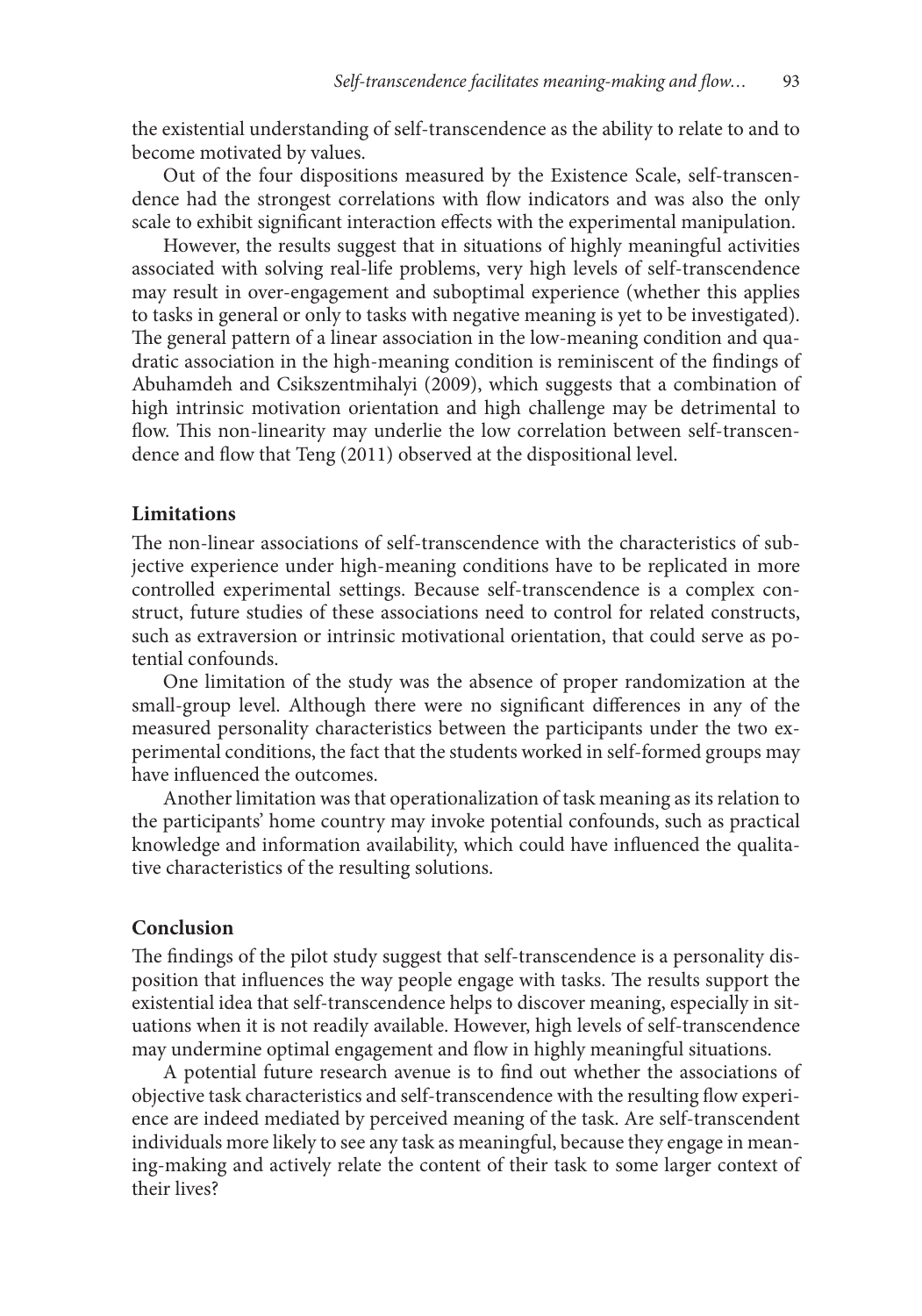Future studies could investigate the differences in the effects of tasks with meaning reflected in positive and negative affect (activating approach and avoidance motives, respectively). Different aspects of task meaning, personal (the relation of the task to the context of individual life and personality) and social (its relation to the context of society at large) could also be isolated. Finally, future studies could investigate the effects of self-transcendence on meaning-making in unstructured and truly meaningless situations, more representative of real life than a structured and predictable university seminar is.

We call for more research linking flow theory and existential approach, using academic tools to clarify the nature and content of existential constructs, which could benefit future research and theorizing.

### **Acknowledgments**

The study has been funded by the Russian Academic Excellence Project '5-100'. The authors are grateful to Ken Sheldon and Mike Prentice for their advice and to the anonymous reviewers for their useful comments on an earlier draft of the paper.

### **References**

- Abuhamdeh, S., & Csikszentmihalyi, M. (2009). Intrinsic and extrinsic motivational orientations in the competitive context: An examination of person–situation interactions. *Journal of Personality, 77*(5), 1615–1635. http://dx.doi.org/10.1111/j.1467-6494.2009.00594.x
- Bassi, M., Steca, P., Delle Fave, A., & Caprara, G. V. (2007). Academic self-efficacy beliefs and quality of experience in learning . *Journal of Youth and Adolescence, 36*, 301–312. http:// dx.doi.org/10.1007/s10964-006-9069-y
- Cloninger, C. R. (1987). A systematic method for clinical description and classification of personality variants. *Archives of General Psychiatry, 44*, 573–588. http://dx.doi.org/10.1001/ archpsyc.1987.01800180093014
- Collins, A. L., Sarkisian, N., & Winner, E. (2009). Flow and happiness in later life: An investigation into the role of daily and weekly flow experiences. *Journal of Happiness Studies, 10*, 703–719. http://dx.doi.org/10.1007/s10902-008-9116-3
- Csikszentmihalyi, M. (1990). *Flow: The Psychology of Optimal Experience*. New York: Harper & Row.
- Csikszentmihalyi, M. (1997). *Finding Flow*. New York: Basic Books.
- Csikszentmihalyi, M., Nakamura, J. (2003). The construction of meaning through vital engagement. In: C. L. M. Keyes & J. Haidt (Eds.), *Flourishing: Positive Psychology and the Life Well-Lived* (pp. 83–104). Washington, DC: APA, 2003.
- Delle Fave, A. (2013). Past, present and future of flow. In: S. A. David, I. Boniwell, & A. Conley Ayers (Eds.), *Oxford Handbook of Happiness* (pp. 60–72). Oxford, UK: Oxford University Press. http://dx.doi.org/10.1093/oxfordhb/9780199557257.013.0005
- Eisenberger, R., Jones, J. R., Stinglhamber, F., Shanock, L., & Randall, A. T. (2005). Flow experiences at work: For high need achievers alone? *Journal of Organizational Behavior, 26*, 755–775. http://dx.doi.org/10.1002/job.337
- Engeser, S., & Rheinberg, F. (2008). Flow, performance and moderators of challenge-skill balance. *Motivation and Emotion, 32*, 158–172. http://dx.doi.org/10.1007/s11031-008-9102-4
- Frankl, V. (1992). *Man's Search for Meaning: An Introduction to Logotherapy*. 4th Ed. Boston, MA: Beacon Press. (Original work published 1959)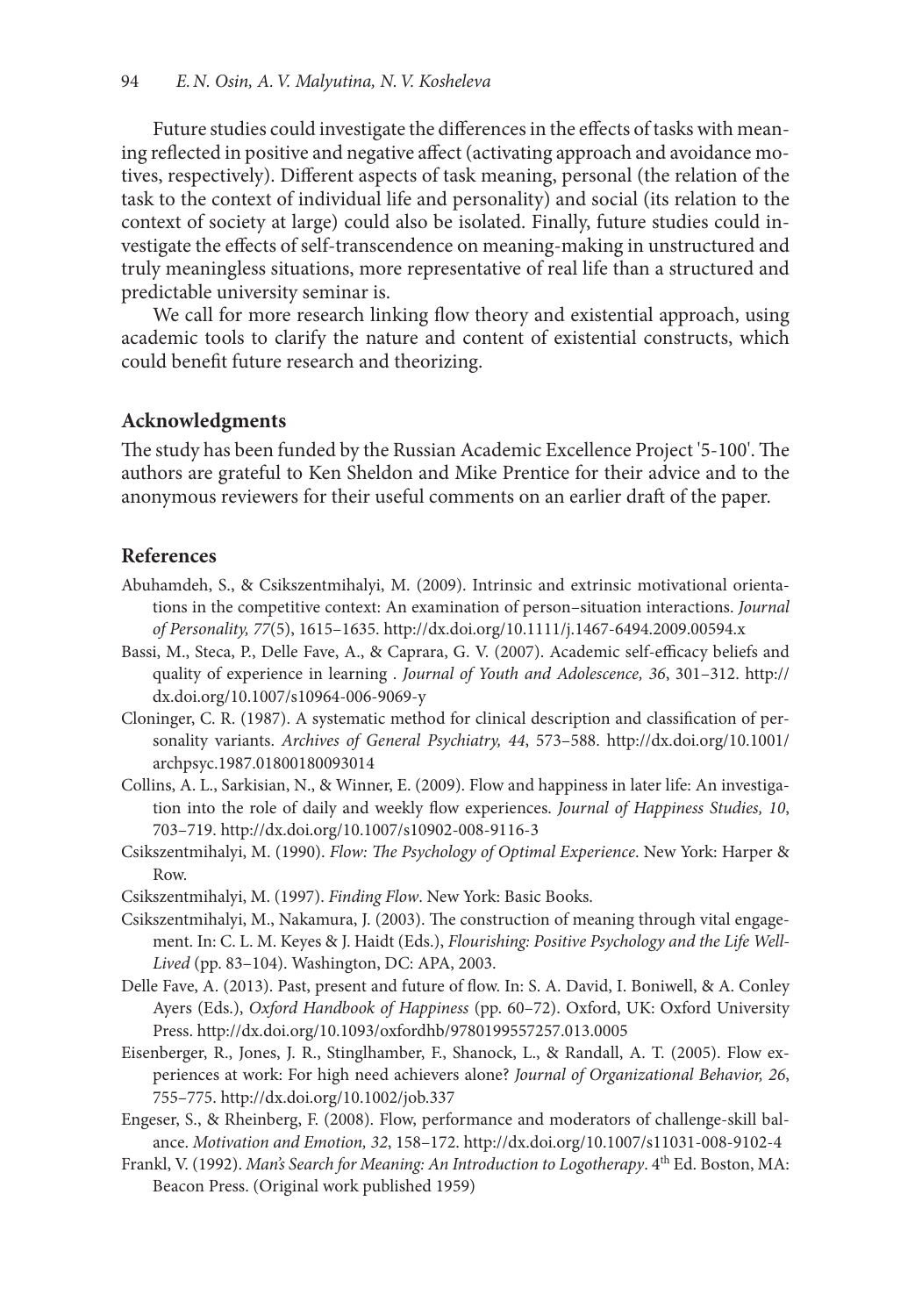- Frankl, V. (1966). Self-transcendence as a human phenomenon. *Journal of Humanistic Psychology, 6*, 97–106. http://dx.doi.org/10.1177/002216786600600201
- Garcia-Romeu, A. (2010). Self-transcendence as a measurable transpersonal construct. *The Journal of Transpersonal Psychology, 42*, 26–47.
- Keller, J., & Bless, H. (2008). Flow and regulatory compatibility: An experimental approach to the flow model of intrinsic motivation. *Personality and Social Psychology Bulletin, 34*, 196– 209. http://dx.doi.org/10.1177/0146167207310026
- Keller, J., & Blomann, F. (2008). Locus of control and the flow experience: An experimental analysis . *European Journal of Personality, 22*, 1–19. http://dx.doi.org/10.1002/per.692
- Längle, A., Orgler, C., & Kundi, M. (2003). The Existence Scale: A new approach to assess the ability to find personal meaning in life and to reach existential fulfillment. *European Psychotherapy, 4*, 135–151.
- Leontiev, D. A. (2013). Personal meaning: A challenge for psychology. *The Journal of Positive Psychology, 8*, 459–470. http://dx.doi.org/10.1080/17439760.2013.830767
- Mainina, I.N. (2009). Adaptaciya oprosnika Skala Eksistencii (Existenzskala; ESK) k russkoyazychnoi vyborke [Adaptation of the Existence Scale Test (Existenzskala; ESK) in a Russianspeaking sample]. *Ekzistencialnyi Analiz [Existential Analysis], 1*, 171–180.
- Maslow, A. H. (1971). *The Farther Reaches of Human Nature*. New York: Viking.
- May, R. (1958). Contributions of existential therapy. In: R. May, E. Angel, H. F. Ellenbrger (Eds.), *Existence: A New Dimension in Psychiatry and Psychology* (pp. 37–91). N. Y.: Basic Books. http://dx.doi.org/10.1037/11321-002
- Moller, A. C., Meier, B. P., & Wall, R. D. (2010). Developing an experimental induction of flow: Effortless action in the lab. In: B. Bruya (Ed.), *Effortless Attention: A New Perspective in the Cognitive Science of Attention and Action* (pp. 191–204). Cambridge, UK: MIT Press. http:// dx.doi.org/10.7551/mitpress/9780262013840.003.0010
- Nakamura, J., & Csikszentmihalyi, M. (2000). The concept of flow. In: C. R. Snyder & S. J. Lopez (Eds.), *Handbook of Positive Psychology* (pp. 89–105). New York: Oxford University Press.
- Payne, B. R., Jackson, J. J., Noh, S. R., & Stine-Morrow, E. A. (2011). In the zone: Flow state and cognition in older adults. *Psychology and Aging, 26*, 738–743. http://dx.doi.org/10.1037/ a0022359
- Reed, P. G. (1991). Self-transcendence and mental health in oldest-old adults. *Nursing Research, 40*, 5–11. http://dx.doi.org/10.1097/00006199-199101000-00002
- Schmidt, J., Shernoff, D., & Csikszentmihalyi, M. (2007). Individual and situational factors related to the experience of flow in adolescence: A multilevel approach. In: A. D. Ong & M. van Dulmen (Eds.), *The Handbook of Methods in Positive Psychology* (pp. 542–558). Oxford, UK: Oxford University Press.
- Teng, C.-I. (2011). Who are likely to experience flow?: Impact of temperament and character on flow. *Personality and Individual Differences, 50*, 863–868. http://dx.doi.org/10.1016/j. paid.2011.01.012
- Walker, C. J. (2010). Experiencing flow: Is doing it together better than doing it alone? *The Journal of Positive Psychology, 5*, 3–11. http://dx.doi.org/10.1080/17439760903271116

*Original manuscript received August 18, 2015 Revised manuscript accepted February 12, 2016 First published online June 30, 2016*